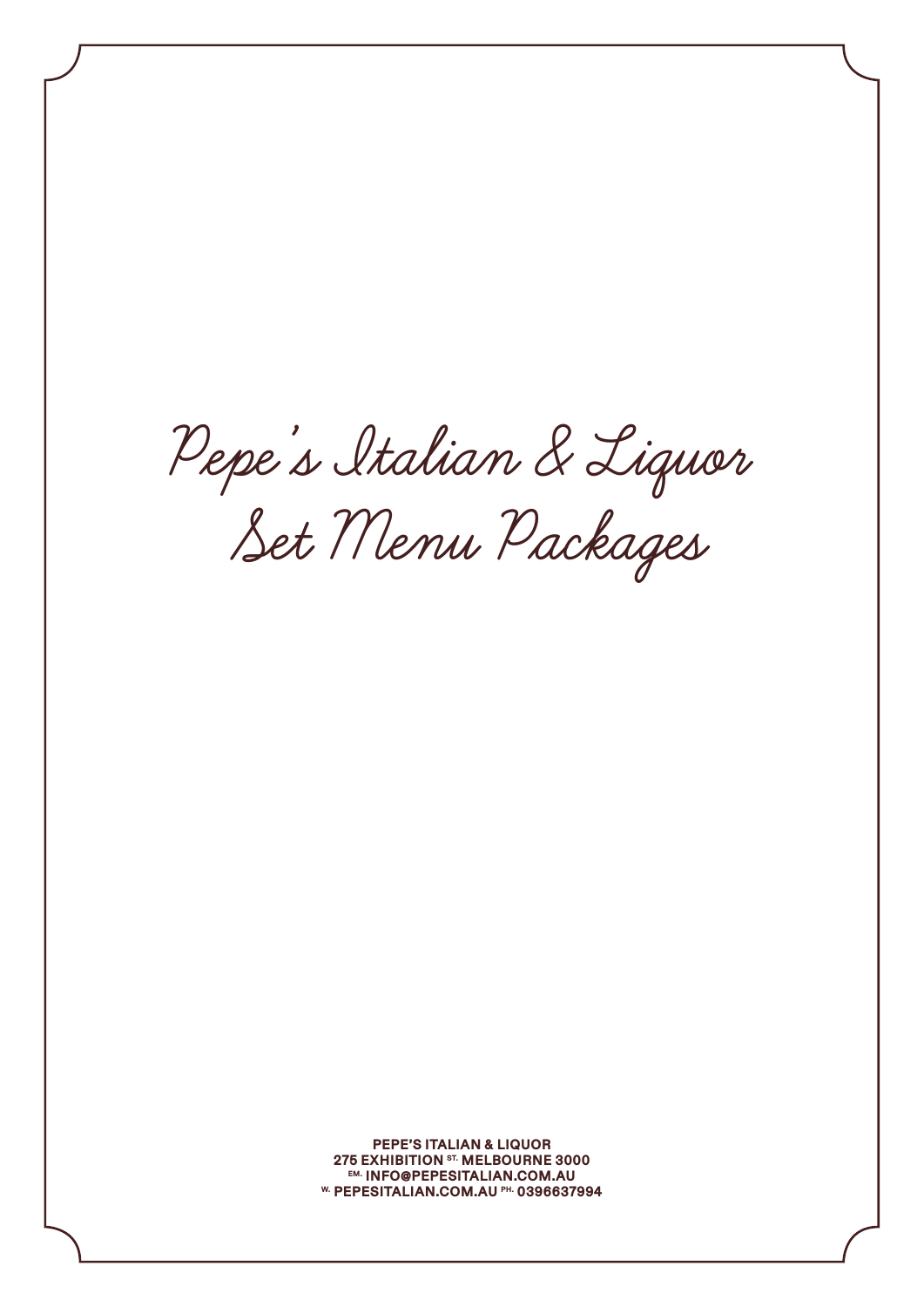

FAMILY STYLE \$58 PER HEAD

Shared dishes, what Pepe's does best!

**Primo**

ARANCINI<sup>(v)</sup> Porcini ANTIPASTO Artisan Salumi, Pickled Vegetables, Parmigiano, Olives HOUSEMADE FOCACCIA

**Secondi**

SPICY RIGATONI VODKA<sup>(V)</sup> Tomato, Onion, Calabrian Chilli GRAIN FED EYE FILLET

**Contorni** 

CHALET SALAD Witlof, Chicory, Fennel, Radish, Celery, Orange, Mascarpone, Sesame Seeds GRATIN POLESANO Potato, Gruyere

**Dolci**

TIRAMISU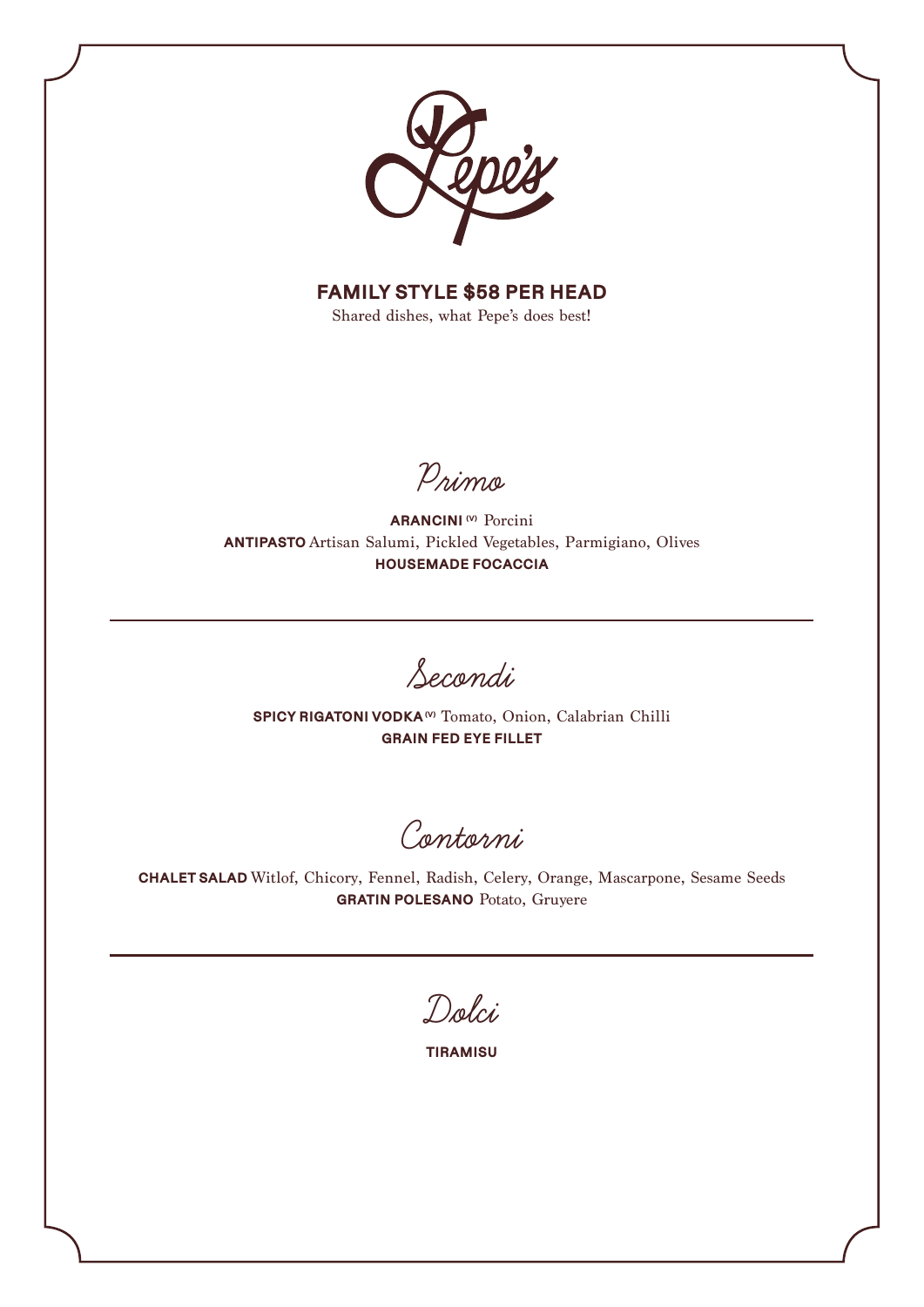

**FAMILY STYLE \$75 PER HEAD** 

Shared dishes, what Pepe's does best!

Primo

**ARANCINI**<sup>(v)</sup> Porcini POLPETTE AL SUGO Pork and Veal Meatballs, Napoli Sauce WHIPPED RICOTTA<sup>v</sup> Pane, Pickled Heirloom Beetroot KINGFISH CRUDO Preserved Lemon, Sage, Sicilian Capers **HOUSEMADE FOCACCIA** 

Secondi

**GNOCCHI** Duck Ragu SPICY RIGATONI VODKA<sup>(v)</sup> Tomato, Onion, Calabrian Chilli **GRAIN FED EYE FILLET** 

Contorni

CAVOLO E PISELLI Cabbage, Pea, Parmigiano Reggiano, Mint **GRATIN POLESANO** Potato, Gruyere

Dolci

**LEMON CHEESECAKE**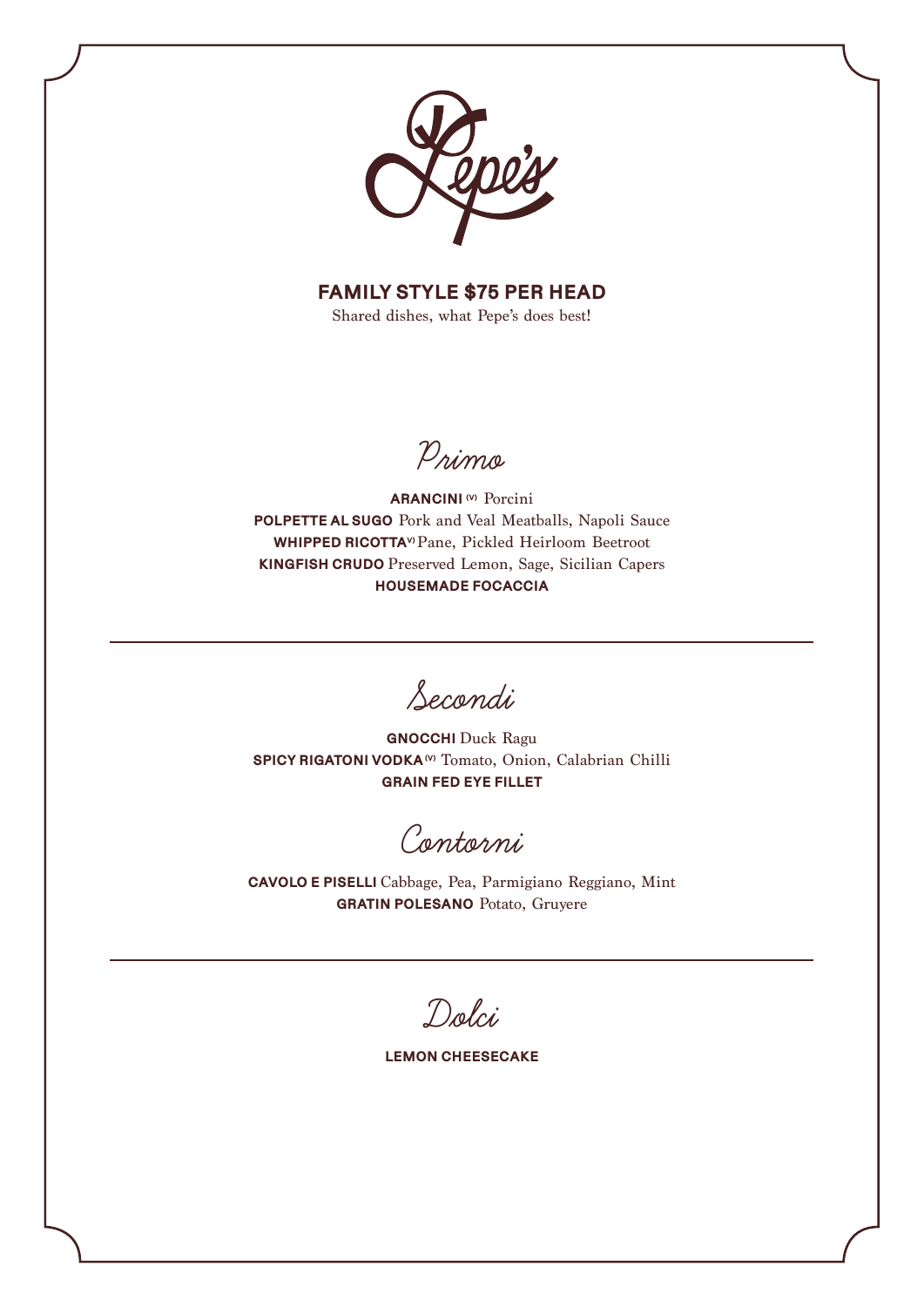

PIZZA PARTY \$40 PER HEAD

Shared selection of antipasti, pizza and sides.

**Primo**

ANTIPASTO Artisan Salumi, Pickled Vegetables, Parmigiano, Olives, Grisini

**Secondi**

POLPETTE Pork & Veal Meatballs, San Marzano Tomato, Cheese Blend MANTOVANA<sup>(v)</sup> Roast Pumpkin, Pumpkin Seeds, Fior di Latte, Rosemary PEPE'S RONI San Marzano Tomato, Parmesan, Fior Di Late, Scarmoza MARGERITA (V) San Marzano Tomato, Basil, Fior Di Latte, Parmesan PORCHETTA Roast Pork, Cracking, Potato, Mozzarella, Garlic, Rosemary

**Contorni**

FRIES Aioli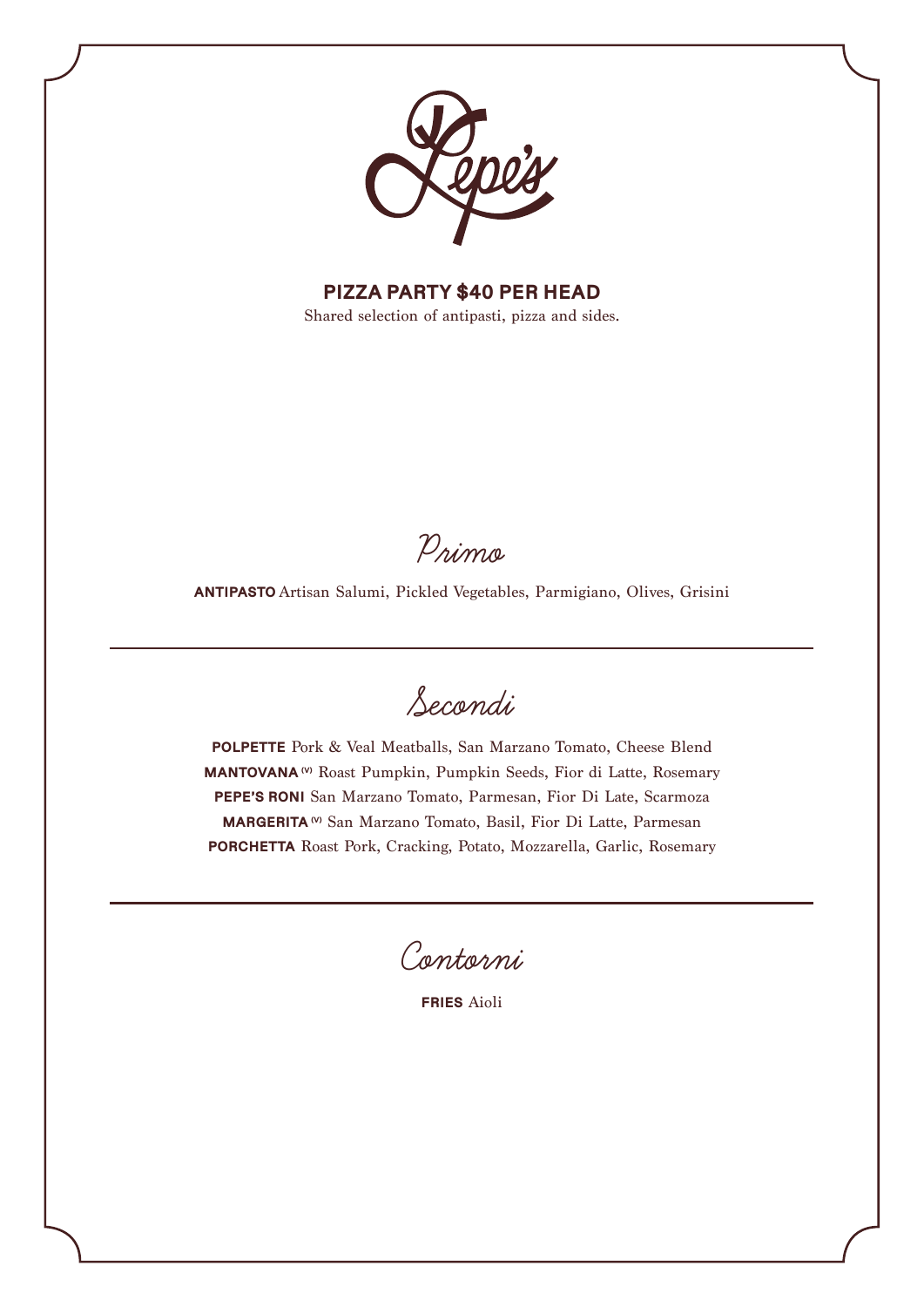

# COCKTAIL PACKAGE \$44 PER HEAD

Selection of eight items from Canapés and Dolci.

## GRAZING PACKAGE \$52 PER HEAD

Selection of six items from Canapés and Dolci, and two items from More Substantial.

Additional Canapes for \$5 per person, per item. Additional Substantial Canapes for \$8 per person, per item.

**Cold Canapes**

## DUCK & PISTACHIO RILLETE On Toast Cornichon

POTATO SKINS Sour Cream, Bacon, Cheese, Chives

SYDNEY ROCK OYSTERS Freshly Shucked, Mignonette

KINGFISH CRUDO ON POTATO ROESTI Preserved Lemon, Sage, Sicilian Capers

PROSCIUTTO AND MELON

CEASER LETTUCE CUP Bacon, Egg, Anchovy

RARE BEEF WRAPPED IN PROSCIUTTO Horseradish Cream & Micro Herbs

BRUSCHETTA<sup>(V)</sup> Tomato, Basil

MIGNON OF BEEF ON A MINI ROESTI Porcini Butter

**Hot Canapes**

#### ARANCINI<sup>(V)</sup> Porcini

WHIPPED RICOTTA (V) Pane, Pickled Heirloom Beetroot

ORAZIO'S SAUSAGE ROLLS

FRIED CHICKEN Aribiata Sauce

ZUCCHINI, MINT AND HALOUMI FRITTERS (V) Dukka & Aioli

POLPETTE AL SUGO Pork and Veal Meatball, Napoli Sauce

OLIVE ALL'ASCOLANA<sup>(V)</sup> Cheese, Capsicum

POLENTA CHIPS (V) Tomato Sugo, Aioli